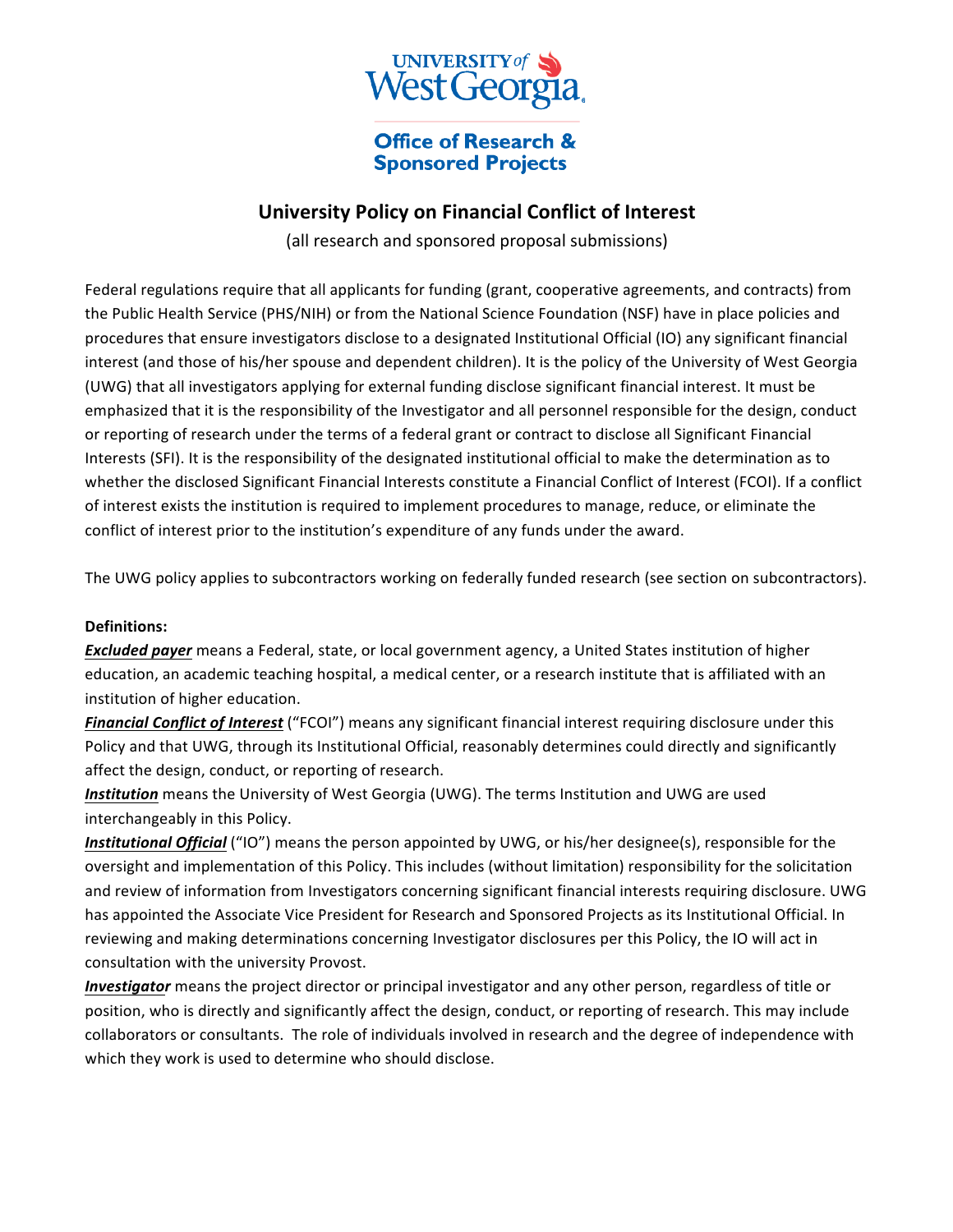Institutional Responsibilities shall mean, as determined by the IO, those activities conducted on behalf of the Institution by an Investigator, including research, activity as a consultant, teaching, professional practice, administrative duties, committee memberships, and service on panels.

*Manage* means taking action to address an Investigator's FCOI, which can include reducing or eliminating the FCOI, to provide a reasonable expectation that the design, conduct, and reporting of research will be free from bias related to the FCOI.

**Research** means any systematic investigation, study or experiment designed to develop or contribute to generalizable knowledge, including behavioral and social-sciences research. The term encompasses *basic and applied research* as well as product testing and development. The term includes, but is not limited to, any activity for which research funding is available under grants, cooperative agreements or otherwise, such as a research grant, career development award, center grant, individual fellowship award, infrastructure award, institutional training grant, program project, research resources award or contract.

**Senior/key personnel** means the PD/PI and any other person identified as senior/key personnel by UWG in the grant application, progress report, or any other report submitted to the federal sponsor by UWG under this policy, including subrecipients or subcontractors.

**Significant Financial Interest (SFI)** means a financial interest consisting of one or more of the following interests of the Investigator (and those of the Investigator's spouse and dependent children) that reasonably appears to be related to the Investigator's institutional responsibilities:

- Payments from a publicly traded entity over the 12 months preceding the disclosure that, when aggregated, exceeds \$5,000 as of the date of the disclosure
	- $\circ$  Includes salary and any payment for services not otherwise identified as salary such as;
	- $\circ$  Equity interest includes any stock, stock option, or other ownership interest, as determined through reference to public prices or other reasonable measures of fair market value;
	- $\circ$  Intellectual Property rights and interests and any payment for services, salary, consulting fees, honoraria, paid authorship.
- Payments from a non-publicly traded entity in the twelve months preceding the disclosure that, when aggregated, exceeds \$5,000
	- $\circ$  Investigator holds any equity interest (e.g., stock, stock option, or other ownership interest)
	- $\circ$  Includes non-profits (such as foundations);
	- $\circ$  Intellectual property rights and interests (e.g., patents, copyrights), upon receipt of income related to such rights and interests.
- Investigators also must disclose the occurrence of any reimbursed or sponsored travel paid on behalf of the Investigator (i.e. not reimbursed to the Investigator) regardless of amount, related to UWG responsibilities.

#### **SFI does not include:**

- Remuneration from UWG including Intellectual Property rights assigned to UWG and paid by the institution to the Investigator
- Income from investment vehicles (mutual funds, retirement accounts) so long as the Investigator does no control investment decisions made by these vehicles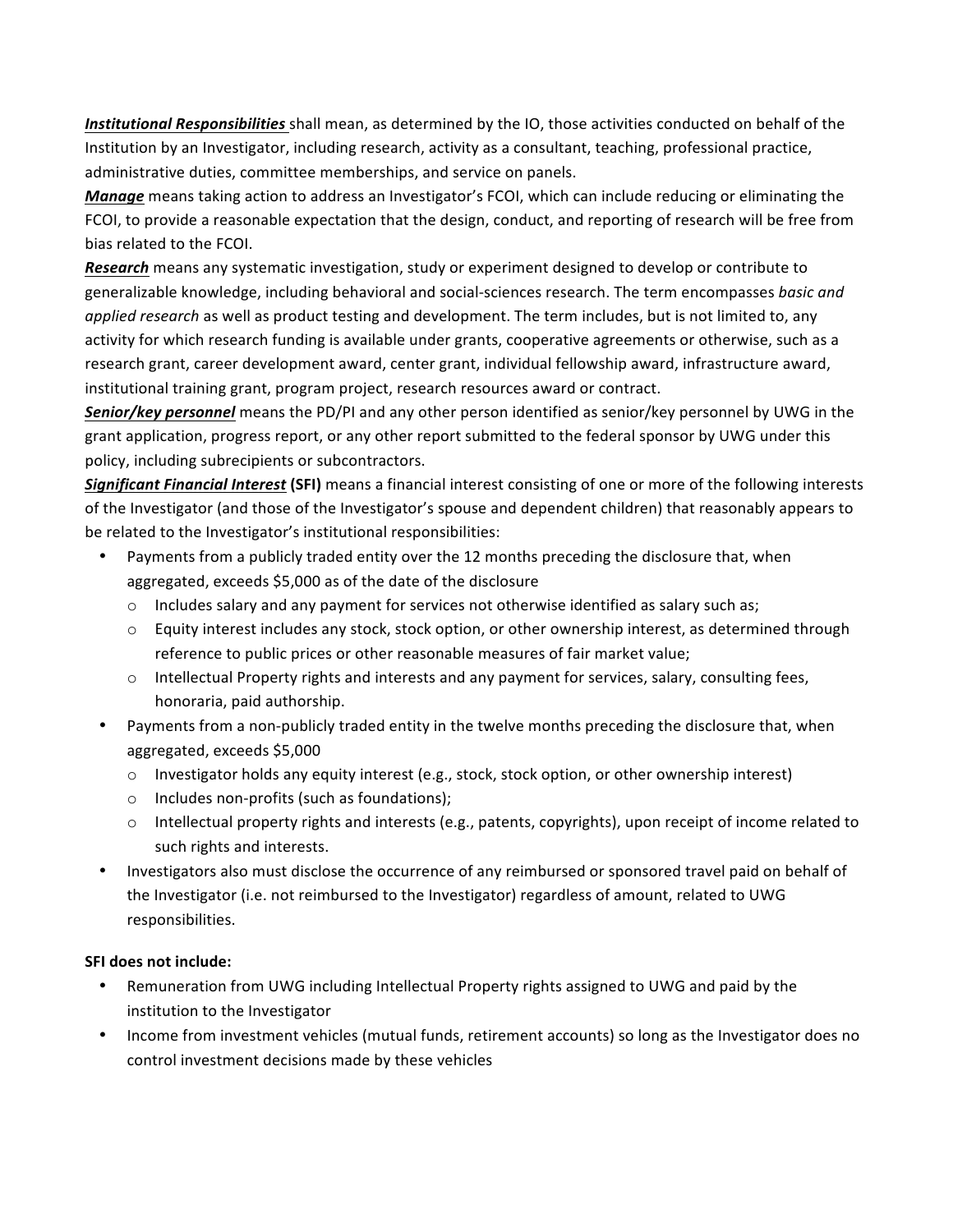- Income from teaching engagements, seminars, lectures sponsored by a federal m, state, or local government agency, an Institution of higher education, an academic teaching hospital, a medical center, or a research institute;
- Income from service on advisory committees or review panels for a federal, state, or local government agency, an Institution of higher education, an academic teaching hospital, a medical center, or a research institute.

### **Training Requirement for FCOI**

Investigators must complete FCOI training prior to submitting an application/proposal for any external funding. Follow-up training is required every three (3) years or immediately in instances where the institutional policy is revised; the PI is not in compliance with the policy or FCOI management plan; or when an investigator is new to the institution.

- 1. All investigators must complete the CITI Financial Conflict of Interest training provided at https://www.citiprogram.org/
- 2. In addition it is recommended that investigators attend one workshop each year regarding FCOI. The Office of Research & Sponsored Projects will conduct workshops in the Fall and Spring of each year
- 3. FCOI "just-in-time" FCOI training will be provided at the request of any funded project member.

## Disclosure, Review, and Monitoring Requirement for FCOI

- 1. Prior to submission of a proposal the PI and any member of the research team who contributes significantly to the design, conduct and reporting of the project will complete the Significant Financial Interest Form. In instances of Significant Financial Interest, the investigator will complete the Financial Conflict of Interest Disclosure Form.
- 2. Minimally, FCOI updates will be completed annually. The Office of Research and Sponsored Projects will maintain a database and send reminders to faculty in January of each year. Signed forms will be due no later than January  $31<sup>st</sup>$  of each year.
- 3. Investigators must also disclose within 30 days of discovering or acquiring any new SFI.
- 4. Disclosure of travel: Investigators must disclose the occurrence of any reimbursed or sponsored travel (i.e., travel which is paid on behalf of the Investigator and not reimbursed to the Investigator so that the exact monetary value may not be readily available), related to the Investigator's Institutional responsibilities during the previous twelve months, other than travel reimbursed or sponsored by an excluded payer. Travel disclosures must include the purpose of the trip, the identity of the trip's sponsor or organizer, the trip's origin and destination, and the duration of the trip. In addition, the Institutional Official may request other information about the trip as necessary to evaluate whether the travel may constitute a Financial Conflict of Interest.

#### **Review of Financial Disclosures**

The following process shall apply to financial conflict of interest disclosures submitted by Investigators. The same process will apply if it is the initial submission, annual renewal, a newly discovered or acquired SFI, or the submission of a new investigator at UWG. The Institutional Official will review disclosures of SFI related to institutional responsibilities.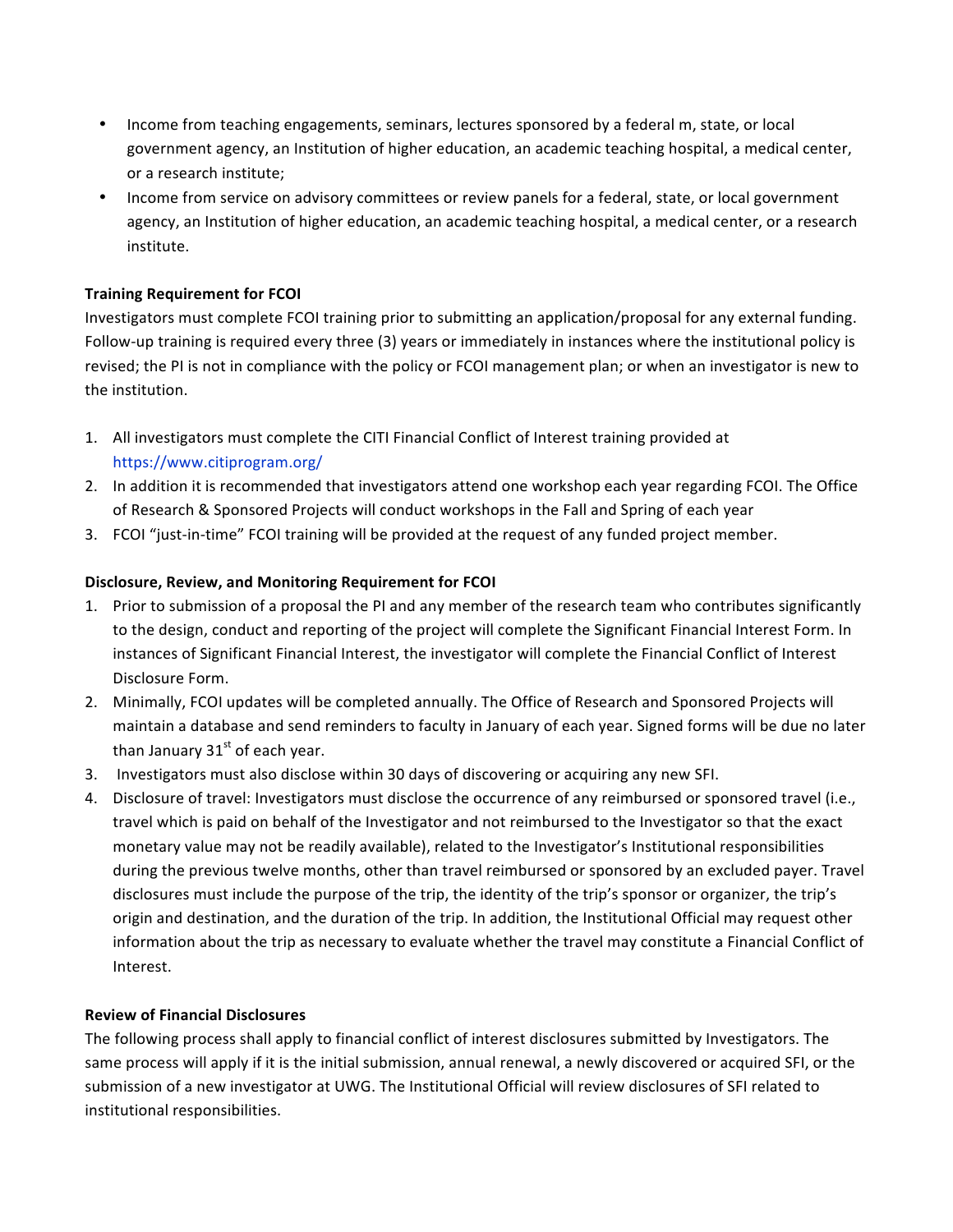- 1. Determination of Financial Conflicts of Interest.
	- a. The IO shall review each disclosed Financial Conflict of Interest; determine whether such conflict relates to funded research, and, if so related, determine whether a Financial Conflict of Interest (as defined below) exists; and
	- b. The IO shall determine what conditions or restrictions, if any, should be imposed by the institution to manage, reduce, or eliminate such conflict or interest.
	- c. The IO may, depending on the scope of the potential conflict, request that additional staff or faculty serve on an ad hoc review committee to assist in its timely review.
- 2. Existing Financial Conflict of Interest.

A "Financial Conflict of Interest" exists when the IO reasonably determines that a Significant Financial Interest could directly and significantly affect the design, conduct, or reporting of federally-funded research or educational activities.

3. Management of Financial Conflicts of Interest.

If the IO determines that a Significant Financial Interest constitutes a Financial Conflict of Interest, the IO will work in conjunction with the Provost to develop a management plan. The IO and Provost will review the research, the financial interests in question, and the areas of conflict, and devise a plan for the management of the Financial Conflict of Interest (see "Management Plan" below).

After the fact discovery: In the event a SFI is discovered, whether not disclosed by the investigator in a timely manner or not reviewed by the institution, the IO will: review the significant financial interest; determine whether it is related to the Investigator's institutional responsibilities; determine whether a financial conflict of interest exists; and, if so will within 60 days:

- i. Implement an interim management plan that specifies the actions that have been, and will be, taken to manage such financial conflict of interest going forward;
- ii. within 120 days of the determination of noncompliance, complete a retrospective review of the Investigator's activities to determine whether any research, or portion thereof, conducted during the time period of the noncompliance, was biased in the design, conduct, or reporting of such research. If necessary, UWG will update the previously submitted FCOI report, specifying the actions that will be taken to manage the financial conflict of interest going forward. If bias is found, UWG is required to notify the PHS Awarding Component promptly and submit a mitigation report to the PHS Awarding Component. UWG may determine that additional interim measures are necessary.

#### **Management plan**

If it is determined by the IO that a SFI creates a FCOI; the IO, in consultation with the Provost, shall assess and determine if a management plan is necessary. If a financial or management conflict of interest exists that would reasonably appear to comprise objectivity of the research, a management plan will be proposed for ensuring research objectivity. Possible strategies include, but are not limited to:

- Public disclosure of the FCOI when presenting or publishing the research
- Disclosure of FCOI directly to potential research subjects
- Monitoring of research by independent reviewers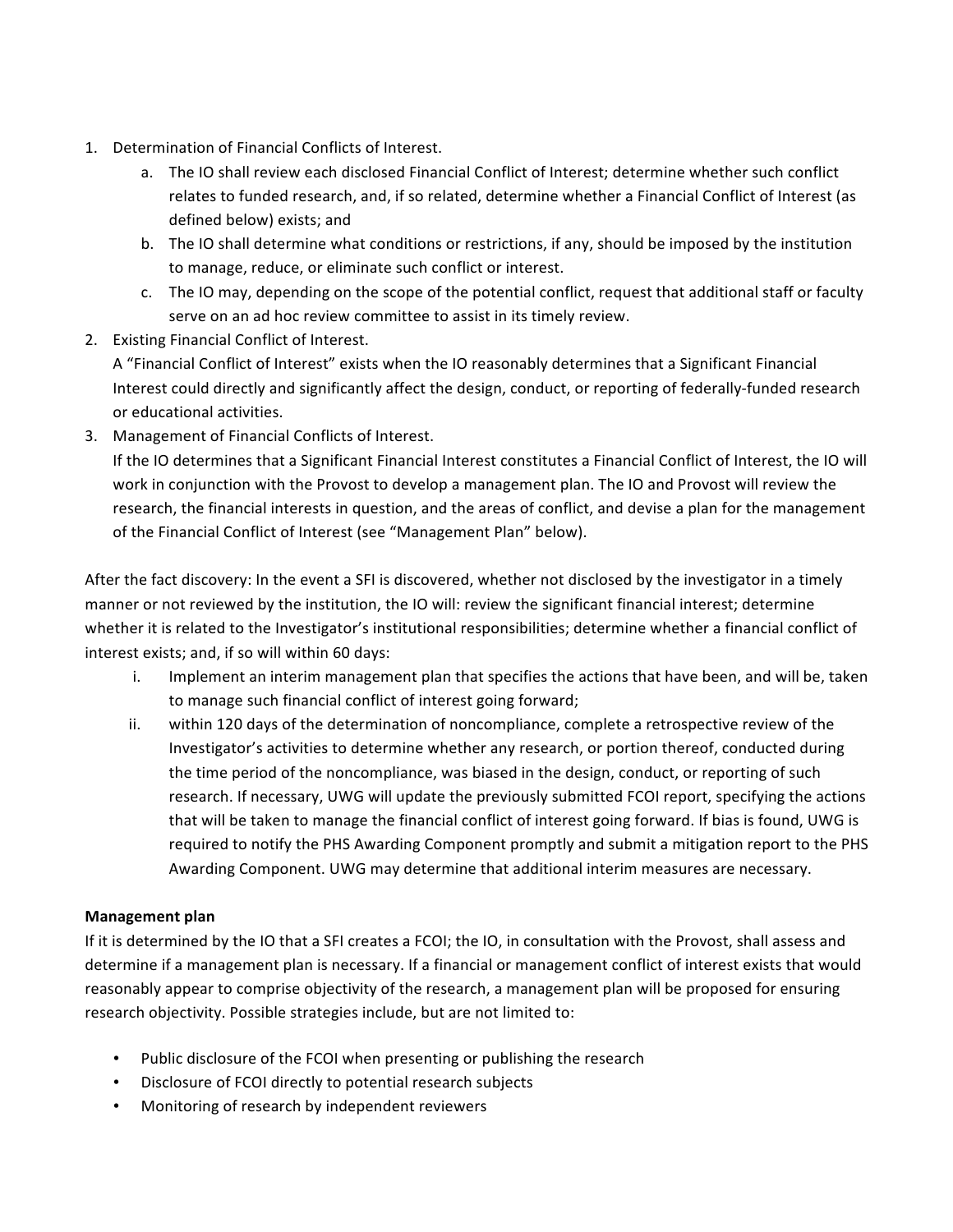- Modification of the research plan
- Change of personnel or personnel responsibilities, or disqualification of personnel from participation in all or a portion of the research
- Reduction or elimination of the financial interest
- Severance of relationships that create financial conflicts

The management plan will be shared with funding agencies, as appropriate.

For studies that are ongoing, when an existing investigator discloses a new SFI, within 60 days the review process described above will be initiated. If a FCOI exists, a management plan will be implemented. If necessary, additional interim measures may be implemented to manage the FCOI between the date of disclosure and completion of the review.

## **Reporting Requirements**

Should any reported conflict or non-compliance require reporting to PHS, the Institutional Official or designee will prepare applicable FCOI report in accordance with PHS regulations. The FCOI reports shall contain information required by law or otherwise by the sponsor. The Investigator should be aware that information pertaining to FCOIs may be disclosed to sponsors or oversight agencies and, in some cases, to the public and may contain such details as the value and nature of the financial interest and elements of the management plan.

If the funding for the Research is made available from a prime PHS awardee (UWG is sub-recipient in funding), such reporting shall be made available to the prime awardee such that they may fulfill their reporting obligations to the PHS.

Financial Conflicts of Interest occurring on projects funded by the NIH will be reported to NIH via the eRA Commons FCOI Module. Reports will be made by the IO or their designee.

#### **Maintenance of Records**

In general, records related to the identification, evaluation, and response to FCOI in Research shall be retained for three years following the date that the final Research expenditure report has been submitted to the research sponsor or for a longer period when specified by applicable governmental or University requirements.

#### **Sub-recipient Requirements**

When a PHS-funded project for which UWG is the lead institution includes a sub-recipient investigator  $$ whether a sub-grantee, contractor, subcontractor, or collaborator – the sub-recipient investigator is also subject to PHS and NSF FCOI regulations. To ensure compliance, the sub-recipient institution must certify in writing whether sub-recipient investigators will follow the FCOI policy of UWG or the sub-recipient institution; if the sub-recipient institution's policy will apply, the certification verifies that the policy complies with the PHS and/or NSF FCOI regulation. This certification form will be made available by request from the UWG Office of Research & Sponsored Programs.

UWG employees serving as sub-recipient investigators on PHS-funded research are subject to UWG's FCOI policy; in such a case, UWG investigators may request a certification from the Office of Research & Sponsored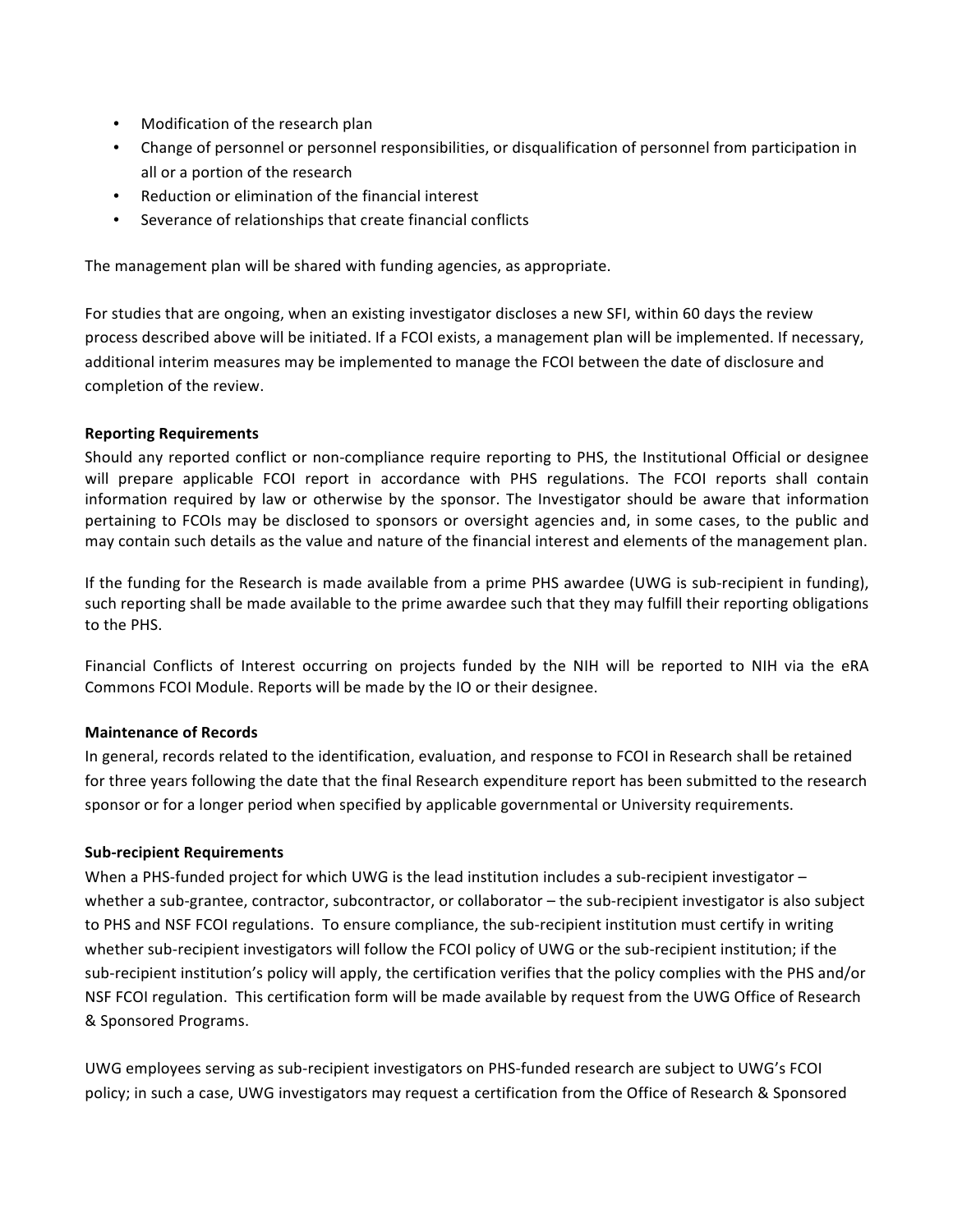Programs to verify their compliance with the UWG FCOI policy and PHS FCOI regulations for the sponsored project's lead institution.

Sub-recipient investigators who are subject to UWG's FCOI policy must fulfill all requirements for investigators as described in this policy, particularly in regards to responsibilities related to the disclosure of SFIs and FCOI training. 

For sub-recipient investigators who are subject to their affiliated institution's FCOI policy, sub-recipient institutions must report all identified FCOIs to the UWG Office of Research & Sponsored Programs as soon as possible following internal review of disclosed SFIs and prior to the expenditure of funds. Early reporting will help to ensure timely commencement of funding following a notice of award. For subsequently identified FCOIs, sub-recipient institutions must provide a FCOI report to UWG within 30 days of when a new FCOI is discovered or acquired. FCOI reports made to UWG for sub-recipient investigators must include the following information:

- 1. Name of the entity with which the investigator has an FCOI
- 2. Nature of the FCOI (e.g., equity, consulting fees, travel reimbursement, honoraria)
- 3. Value or estimated value of the financial interest
- 4. Description of how the financial interest relates to PHS-funded research and the basis for the determination that it conflicts with the research
- 5. Key elements of the management plan
	- Role and principal duties of investigator in the research project
	- Conditions of the management plan
	- How the management plan will safeguard objectivity in the research project
	- Confirmation of the investigator's agreement to the management plan
	- How the management plan will be monitored to ensure compliance
	- Other pertinent information

In the event a sub-recipient investigator has an FCOI to report, UWG will provide a sub-recipient FCOI report with the above information to the PHS awarding component prior to the expenditure of funds and within 60 days of any subsequently identified FCOI.

## **Non-Compliance Penalties**

All Employees must comply with the Institution's FCOI policy to reduce, manage, and eliminate all potential financial conflicts of interest. In the event an FCOI is present or there has been noncompliance of the FCOI policy, the Employee must cooperate with the management plan set forth to remedy the FCOI or noncompliance. Penalties for noncompliance may include:

- 1. Cannot submit for externally funded opportunities
- 2. Termination of the activity that creates the conflict of interest, including inability to draw funds from grant and contract speed types or participate in IRB protocols
- 3. Funds drawn from a federally funded grant may need to be returned
- 4. Additionally *-*